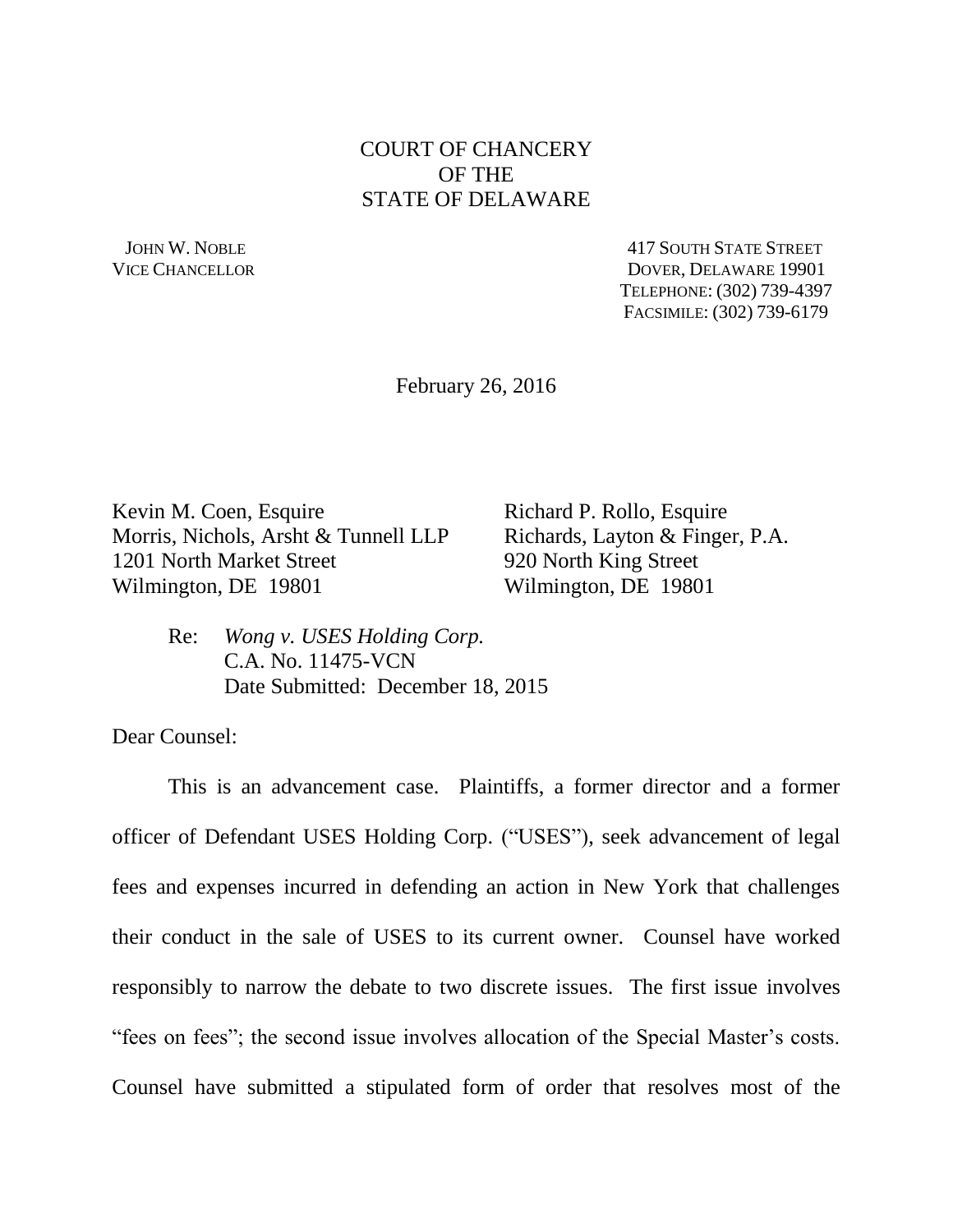otherwise open issues, including entitlement to advancement and the process for determining and paying the appropriate amount to be advanced.<sup>1</sup>

1. Fees on Fees

 $\overline{a}$ 

As a general matter, a party entitled to advancement is entitled to recover the fees expended in contesting a wrongful rejection of a demand for advancement. USES had no obligation to advance litigation expenses to Plaintiffs until they had properly demonstrated a right to advancement. USES conditioned advancement upon an officer or director's<sup>2</sup> undertaking to repay sums advanced if it later turned out that they were obligated to repay them. By Section 9.1(b) of USES's Bylaws:

[I]f the Delaware Statute requires, an advancement of expenses incurred by an indemnitee in his or her capacity as a director or officer . . . shall be made only upon delivery to the Corporation of an undertaking . . . by or on behalf of such indemnitee, to repay all amounts so advanced if it shall ultimately be determined by final judicial decision . . . that such indemnitee is not entitled to be indemnified  $\ldots$ <sup>3</sup>

<sup>&</sup>lt;sup>1</sup> Letter of Richard P. Rollo, Esq., dated Dec. 15, 2015 ("Rollo Letter") Ex. A (Stipulated Order).

<sup>&</sup>lt;sup>2</sup> Plaintiff Felix Wong was a director of USES; Plaintiff Gregory Johnson was an officer of USES. Compl. ¶¶ 2–3.

<sup>3</sup> Rollo Letter Ex. C (USES Bylaws) § 9.1(b). By 8 *Del. C.* § 145(e), an officer or director of a Delaware corporation is required to submit an undertaking to repay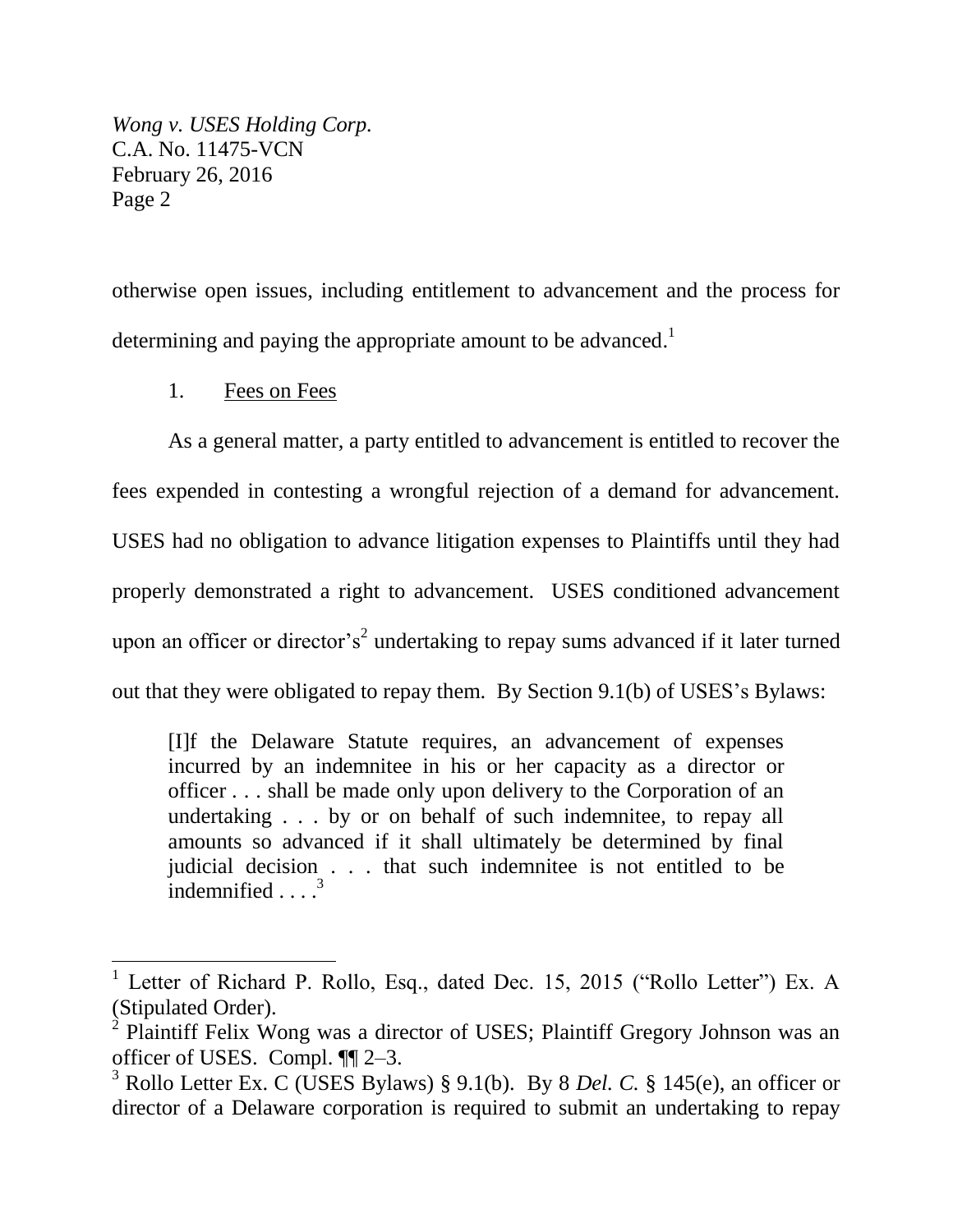Plaintiffs did not submit the required undertakings until November 25,  $2015<sup>4</sup>$  Until Plaintiffs perfected their requests for advancement by providing the undertakings, they had no right to advancement or to fees on fees because USES had no obligation to advance any amount to Plaintiffs.<sup>5</sup>

Once the undertakings were delivered, the Plaintiffs' rights to advancement were established, and, from that point on, they are entitled to recover their "fees on fees."

## 2. Special Master's Costs

 $\overline{a}$ 

The Bylaws require USES to pay the Special Master's costs incurred because of challenges to the reasonableness or allocation of Plaintiffs' fees and expenses if the Plaintiffs are successful in whole or in part. Plaintiffs rely upon Section 9.1(c) of the Bylaws which provides in part:

advanced amounts if later it is determined that the officer or director had no right to indemnification.

<sup>4</sup> *See* Pls.' Reply Br. in Supp. of Their Mot. for Partial Summ. J. Ex. 11.

<sup>5</sup> *See Underbrink v. Warrior Energy Servs. Corp.*, 2008 WL 2262316, at \*13 (Del. Ch. May 30, 2008).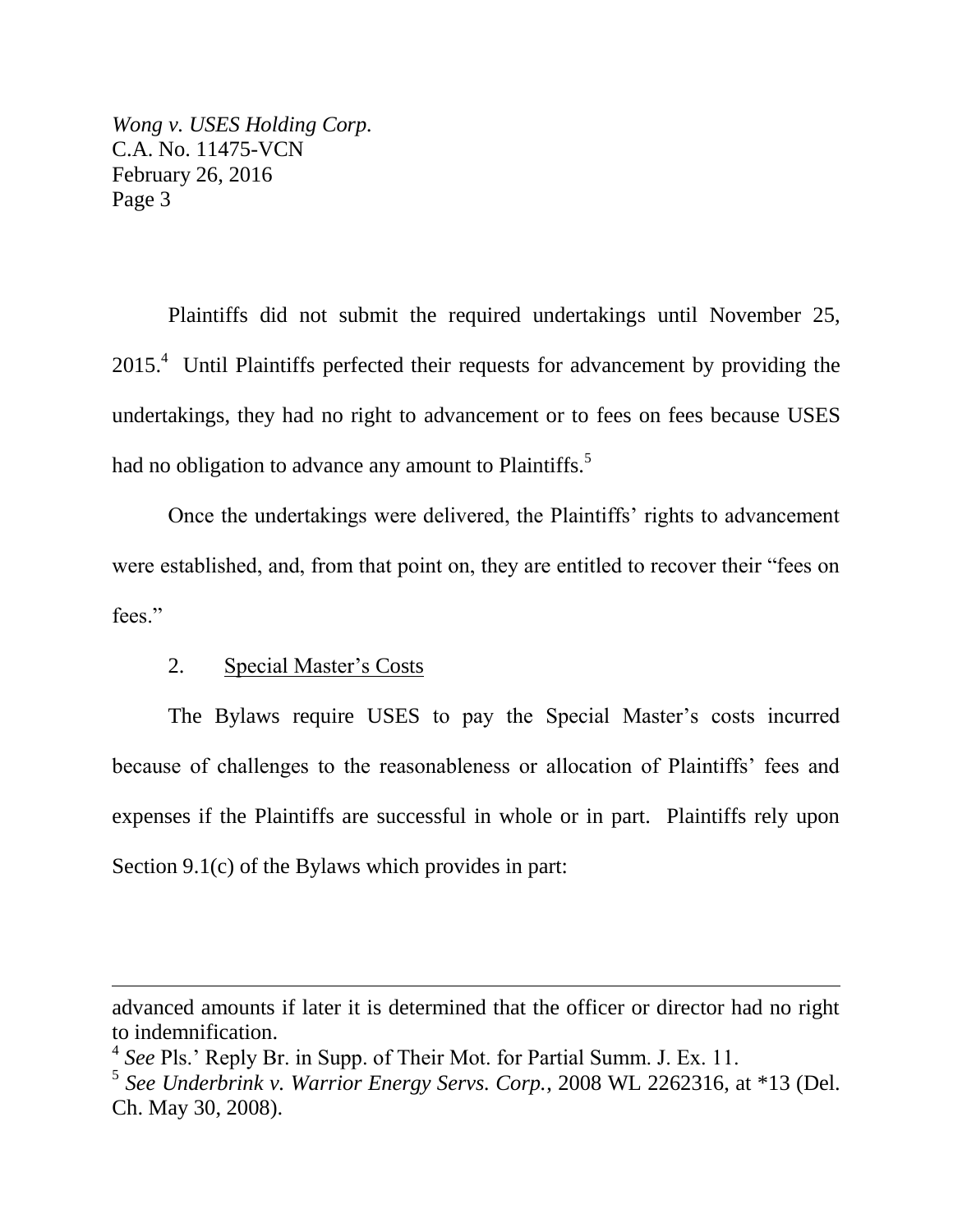> If a claim under Section 9.1(b) [(*i.e.*, the indemnification and advancement provision)] . . . is not paid in full by the Corporation within 60 days after a written claim has been received by the Corporation (including, without limitation, in the case of a claim for an advancement of expenses), the indemnitee may at any time thereafter bring suit against the Corporation to recover the unpaid amount of the claim. If successful in whole or in part in any such suit, or in a suit brought by the Corporation to recover an advancement of expenses pursuant to the terms of any undertaking, the indemnitee shall be entitled to be paid also the expense of prosecuting or defending such suit.<sup>6</sup>

A Special Master is appointed to facilitate resolution of this suit filed by Plaintiffs to recover advancement. Thus, if successful, in whole or in part, they are "entitled to be paid also the expense of prosecuting . . . such suit" which would include Special Master costs.

USES focuses on the advancement that has been sought, not future amounts that may be sought. It points to the introductory language of Section 9.1(c) of the Bylaws which grants the Plaintiffs the right to file suit sixty days after claims for advancement if the claims are not paid in full within those sixty days. In this instance, the Plaintiffs filed the action some thirty-five days after their first

 $\overline{a}$ 

 $6$  USES Bylaws § 9.1(c).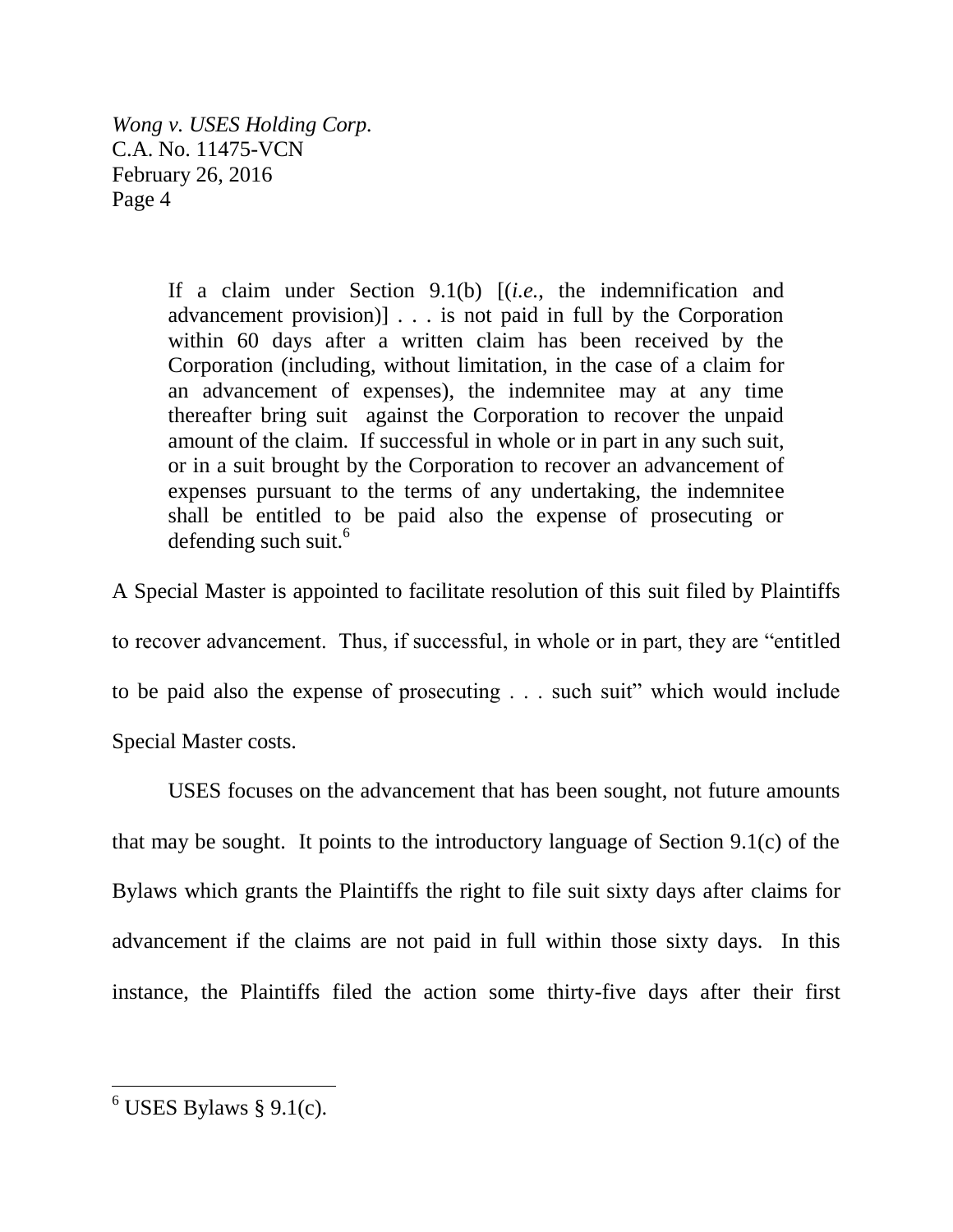$\overline{a}$ 

submitted demand for advancement.<sup>7</sup> USES argues that the early filing precludes an allocation of the costs of the Special Master to it.

A fair reading of the Bylaws is that USES has sixty days to review the request for advancement and any invoices submitted for payment; that would include the time necessary to assess the reasonableness of the amount sought. USES did not need the sixty-day period for that purpose. Instead, it took the position that Plaintiffs had no entitlement to advancement<sup>8</sup> and, thus, the reasonableness of the amount sought was not pertinent. The debate was not about how much advancement to pay; it was about whether to pay any advancement at all. Once USES advised Plaintiffs that it would pay nothing, there was no longer any purpose to finishing the sixty-day period.

<sup>&</sup>lt;sup>7</sup> Transmittal Decl. of Kevin M. Coen ("Coen Decl.") Exs. 3 & 4. The first demand was sent July 31, 2015; the second demand was sent August 21, 2015. This action was filed on September 4, 2015.

<sup>8</sup> Coen Decl. Exs. 5 & 6 (Letters of Arthur Luk, Esq., dated August 28, 2015 ("[T]he Board [of USES] has concluded that [Plaintiffs are] not entitled to either indemnification or advancement of legal fees and expenses under [the USES Bylaws].").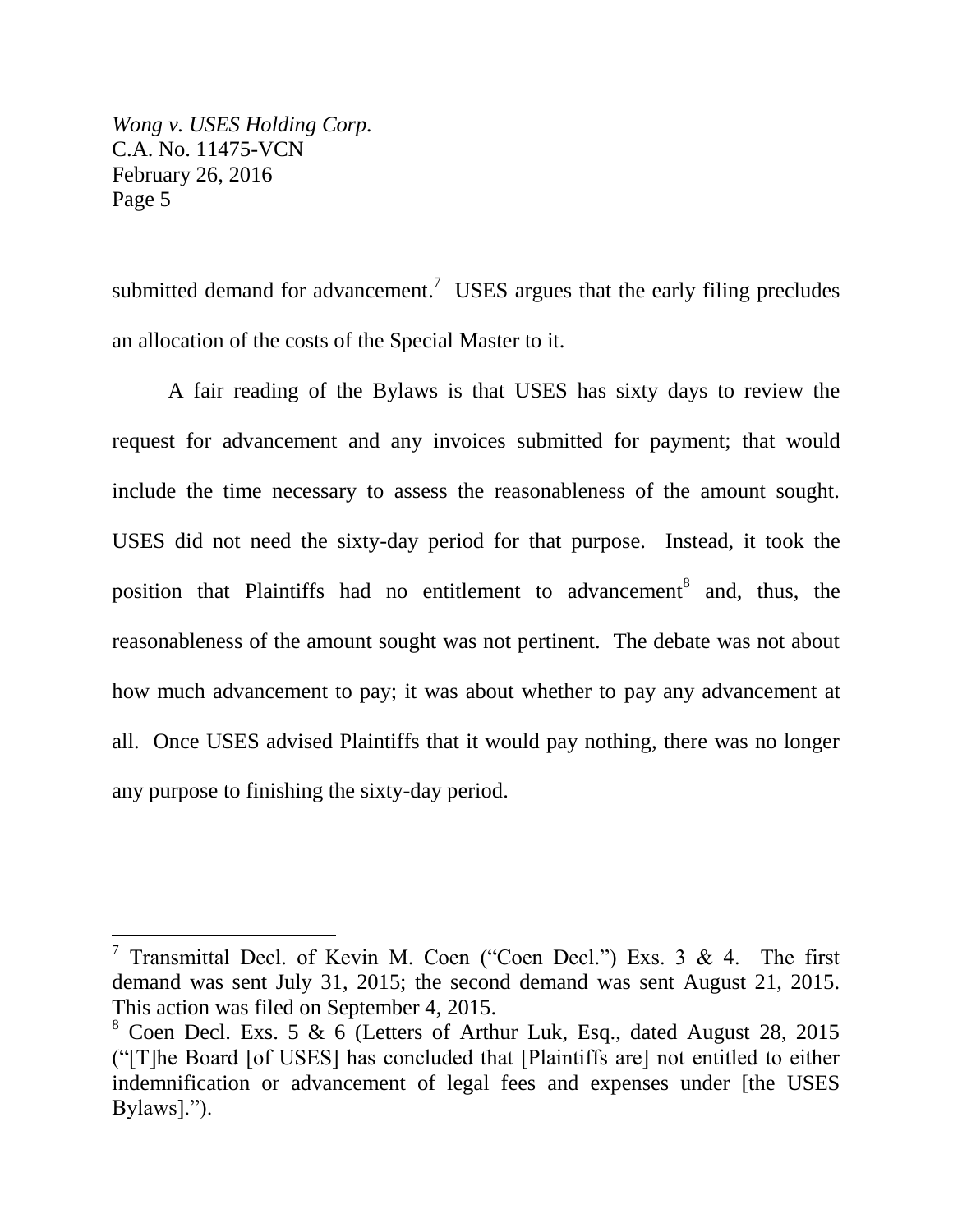$\overline{a}$ 

As a matter of general contract law, "an unequivocal statement by a promisor that he will not perform his promise gives 'the injured party an immediate claim to damages for total breach  $\ldots$   $\ldots$ <sup>9</sup> Yet, general contract principles do not prevent the parties from reaching a different agreement. USES has the argument that can, perhaps too simplistically, be reduced to "sixty days means sixty days." The purpose of the sixty days is obvious: to give USES the time necessary to assess the advancement request. Once it concluded that Plaintiffs were not entitled to any advancement, no purpose for additional delay in resolving the question can be identified, and the better reading of the Bylaws is that a total and absolute refusal to pay would not be subject to the delay provision.

Evaluating advancement requests—especially in this case where there may be both reasonableness and allocation among various claims issues—can take time and USES assured itself, in its Bylaws, a reasonable opportunity to assess the application. This is not a situation where a partial payment was made within the sixty-day period because, even when partial payment has been made, that does not

<sup>9</sup> *Carteret Bancorp., Inc. v. Home Gp., Inc.*, 1988 WL 3010, at \*5 (Del. Ch. Jan. 13, 1988) (quoting *Farnsworth on Contracts* § 8.20 (1982)).